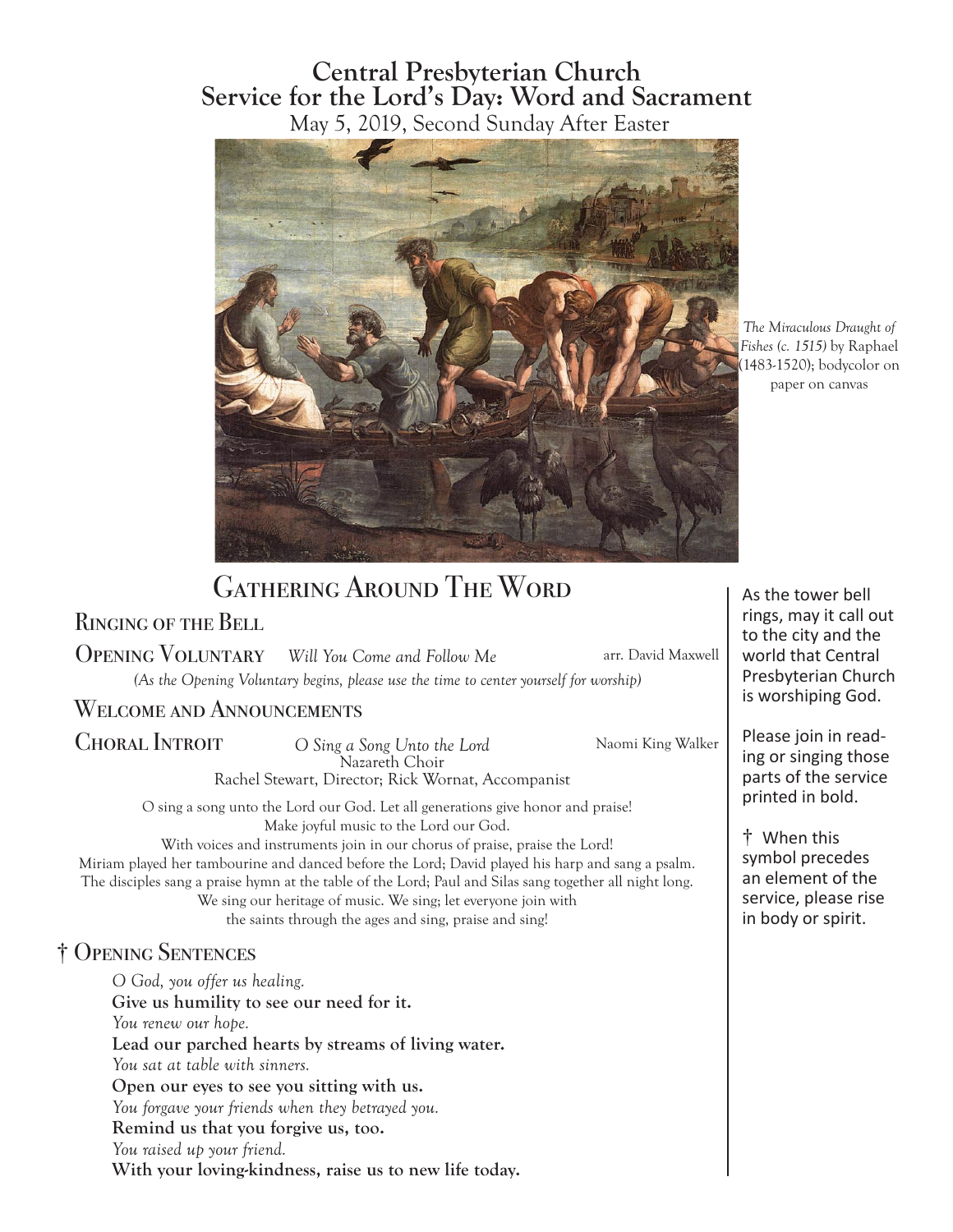#### **Children's Note**:

Think about someone you love very much. How do you show them that you love them? Do you enjoy drawing pictures for people? Singing them a song? Making them a meal? God invites us to share our love by sharing our gifts. Who will you share your love with this week?

During the offering, take a moment to sign the friendship pads found in each pew. If you are visiting with us, please leave your contact information so that we can reach out to you! Newcomers and regulars alike can see who is sitting around them and greet each other by name. By signing in, you help us build stronger community connections at Central.

## † Hymn No. 258 *A Hymn of Glory Let Us Sing!* DEO GRACIAS

† Call to Confession

Anna George Traynham

† Prayer of Confession

**Gracious God, You give freely the bread of life to all. But, we confess that we have taken your good gifts for granted. We carry the weight of our ambitions and anxieties and lose sleep over things we cannot change. We yearn to mend and strengthen relationships we have strained. We have done some things we cannot undo and wish we could. Hear the burdens of our hearts, O God, as we look to you for healing and restoration.**

*(Silence for personal prayer and reflection)*

† Assurance of Pardon

† Passing of the Peace

† Response: Hymn No. 240, Refrain

ALLELUIA NO. 1

**Alleluia, alleluia! Give thanks to the risen Lord. Alleluia, alleluia! Give praise to his name!**

## PROCLAIMING THE WORD

#### Prayer for Illumination

| PSALTER                                                                                                                                                                          |                       | Psalm 98<br>Bethlehem and Nazareth Choirs<br>Vicki Fey and Rachel Stewart, Directors; Rick Wornat, Accompanist | Dorothy Christopherson  |  |
|----------------------------------------------------------------------------------------------------------------------------------------------------------------------------------|-----------------------|----------------------------------------------------------------------------------------------------------------|-------------------------|--|
| Sing to the Lord a new song, for God has done marvelous things.                                                                                                                  |                       |                                                                                                                |                         |  |
| With your right hand and your holy arm you have won for yourself the victory.<br>You, Lord, have made known your victory; in the sight of the nations.                           |                       |                                                                                                                |                         |  |
| Shout with joy to the Lord, all you lands. Lift up your voice and sing.<br>Sing to the Lord with the harp, and the voice, with trumpets and horn.<br>Shout with joy to the Lord. |                       |                                                                                                                |                         |  |
|                                                                                                                                                                                  | NEW TESTAMENT READING | John 21:1-17                                                                                                   | Page 110, NT, Pew Bible |  |
| <b>SERMON</b>                                                                                                                                                                    |                       | If at first you don't Succeed, Redefine Success                                                                | <b>Jessica Patchett</b> |  |
| RESPONDING TO AND SEALING THE WORD                                                                                                                                               |                       |                                                                                                                |                         |  |
|                                                                                                                                                                                  |                       |                                                                                                                |                         |  |

† Hymn No. 635 *Sing, Praise, and Bless the Lord* LAUDATE DOMINUM (Taizé) *(Please sing three times.)*

#### **OFFERTORY SENTENCE**

*(Please sign the Friendship Pad found at one end of your pew and pass it along.)*

†Music at the Offertory *Aria*

Geneva Handbell Choir

Sondra K. Tucker

† At the Presentation *Doxology* LASST UNS ERFREUEN

**Praise God, from whom all blessings flow; Praise God all creatures here below. Alleluia, Alleluia! Praise God above, ye heavenly host; Creator, Christ and Holy Ghost. Alleluia, Alleluia! Alleluia, Alleluia, Alleluia!**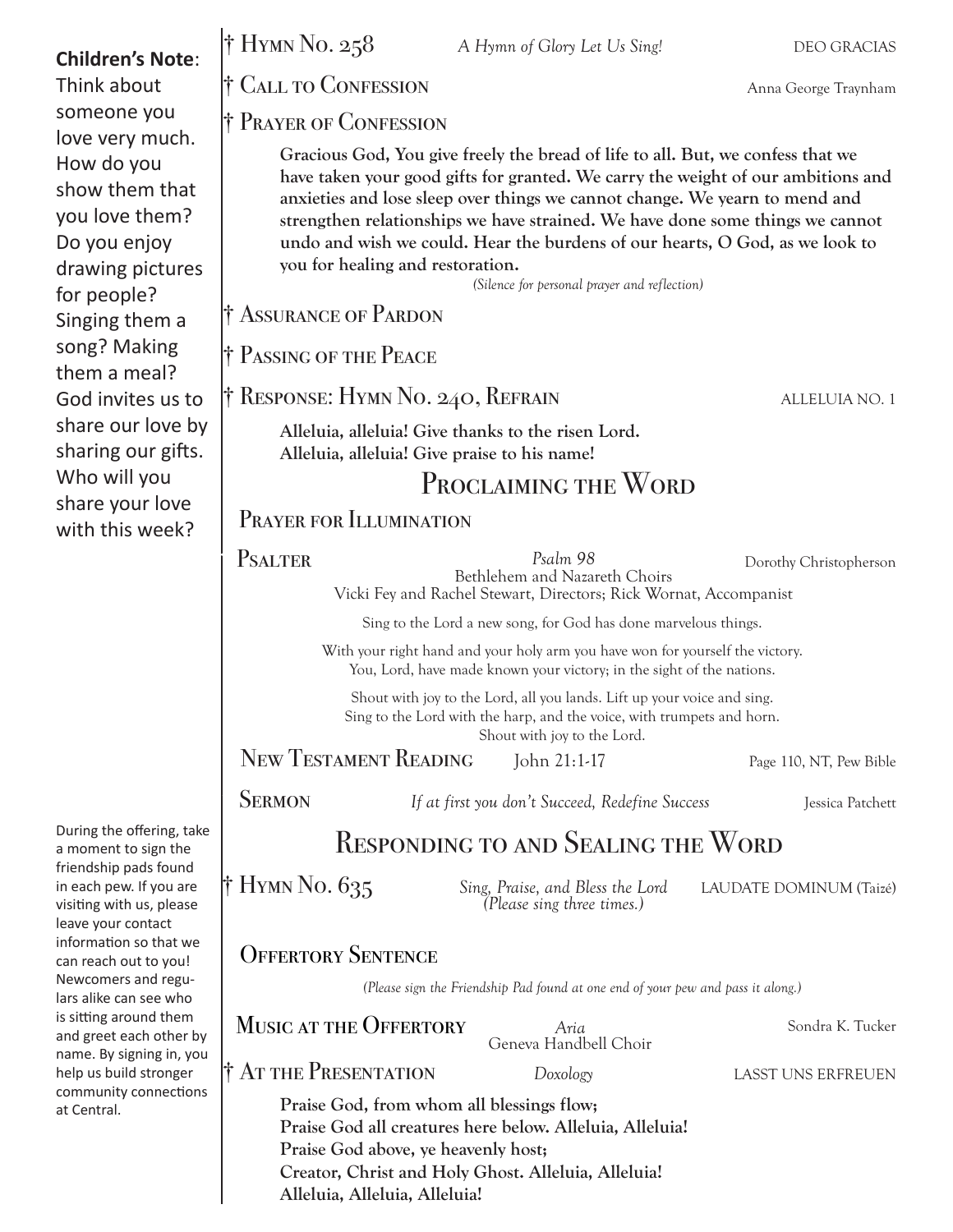## † Invitation to the Lord's Table

## † Great Prayer of Thanksgiving and The Lord's Prayer

*The Lord be with you.* **And also with you.** *Lift up your hearts.* **We lift them up to the Lord.** *Let us give thanks to the Lord our God.* **It is right to give God thanks and praise. . .** 

**Our Father, who art in heaven, hallowed be thy name. Thy kingdom come, thy will be done, on earth as it is in heaven. Give us this day our daily bread; and forgive us our debts as we forgive our debtors; and lead us not into temptation, but deliver us from evil. For thine is the kingdom, and the power, and the glory, forever. Amen.**

## WORDS OF INSTITUTION

## COMMUNION OF THE PEOPLE

*If you require gluten-free elements, please go to the center station to the second set of servers. If you wish to be served in your pew, indicate your desire to an usher.*

## **Music During Communion**

*True Anointed One* Chancel Choir David Ashley White Let kings and prophets yield their name to Jesus, true Anointed One, for whom a nation looked in hope yet failed to see that God had done a strange and unexpected thing: God sent a servant, not a king. But God reveals to searching faith the truths that pious dogmas hide: When Jesus asked the twelve his name, blunt Peter stepped forth and replied in words that seemed both right and odd: "You are Messiah, Son of God." Give us, O God, the grace to know the limits of our certainty: help us, like Peter, to declare the still-unfolding mystery

of One who reigns though sacrificed, Lamb and Shepherd, Jesus Christ, our Lamb and Shepherd, Jesus Christ.

## PRAYER AFTER COMMUNION

# BEARING AND FOLLOWING THE WORD INTO THE WORLD

## † Recognition of Seniors

Martha Haythorn, Joseph Sciarrone, Maria Baez, Lydia Catterall, Harry Suazo, and Lily de La Rue

† Hymn No. 726, Stanzas 1-4 *Will You Come and Follow Me* KELVINGROVE

## † Charge and Benediction

† Congregational Response, Hymn No. 726, Stanza 5

KELVINGROVE

**Lord, your summons echoes true when you but call my name. Let me turn and follow you and never be the same. In your company I'll go where your love and footsteps show. Thus I'll move and live and grow in you and you in me.**

**CLOSING VOLUNTARY** *Postlude on DEO GRACIAS* Kristina Langlois

To make an offering with your phone, scan the QR code below or text "cpcatlanta" to 73256.